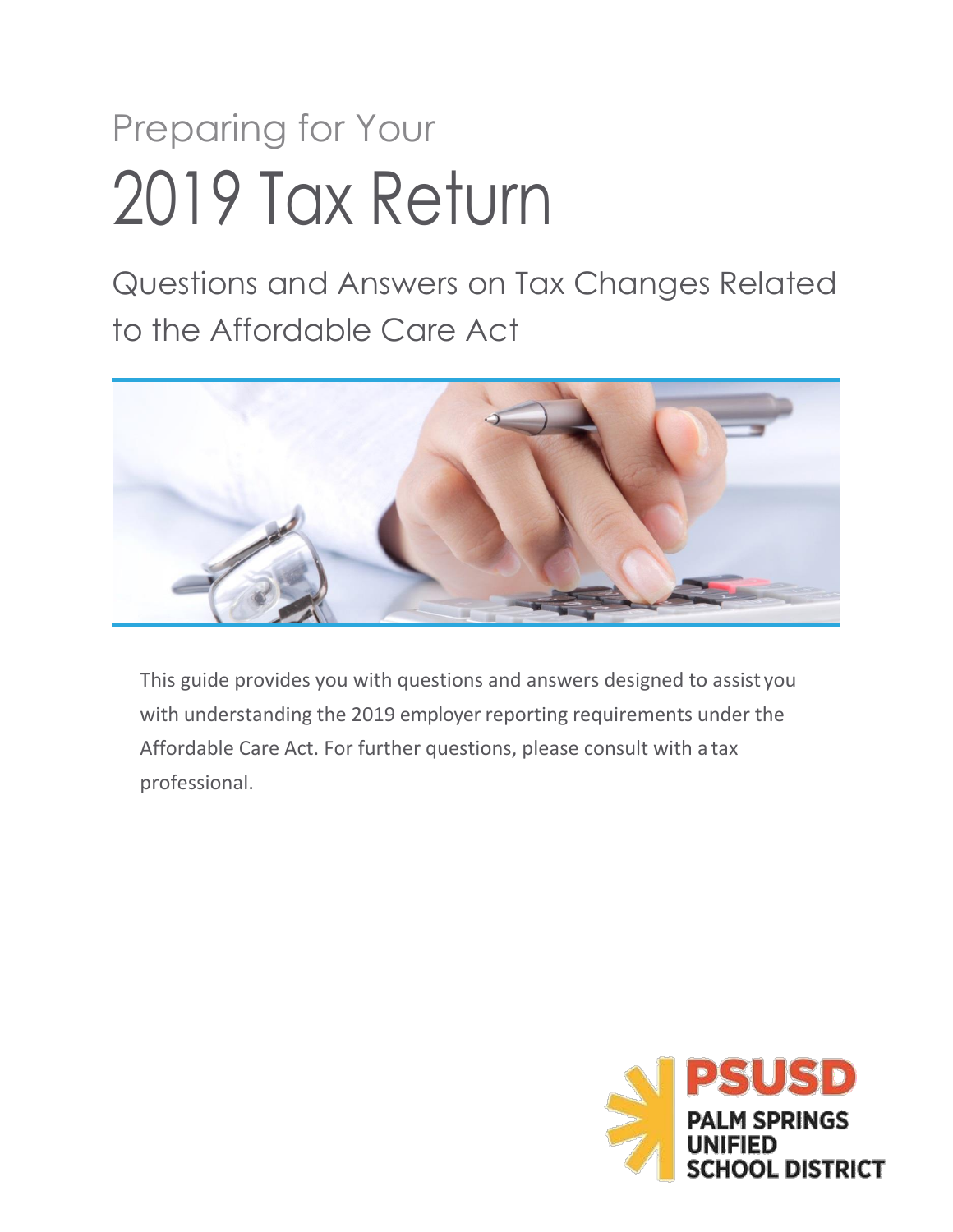# **Contents**

- 1. What Internal Revenue Service (IRS) health care tax forms will you be receiving for the 2019 tax year?
- 2. What exactly is a Form 1095-B?
- 3. Why do I need a Form 1095-B to prepare my tax return?
- 4. What is Minimum Essential Coverage?
- 5. What information must be reported on a Form 1095-B?
- 6. When will I receive my Form 1095-B?
- 7. What if my spouse/ domestic partner and our children are enrolled with me onthe plan? Will they also receive their own Form 1095-B?
- 8. What is a Form 1095-C?
- 9. Why do I need to receive a Form 1095-C?
- 10. What specific information is reflected on the Form 1095-C?
- 11. What if fields are left blank on the Form 1095-C?
- 12. Will all employees be receiving a Form 1095-C?
- 13. What does it mean to be a Full-time Employee?
- 14. Is the medical coverage offered by Palm Springs Unified School District "affordable" and does it provide "minimum actuarial value"?
- 15. Who will be providing me with the Form 1095-C?
- 16. When will I receive my Form 1095-C?
- 17. What if I have my spouse and children enrolled with me on a Palm Springs Unified School District plan but their information is not reflected on the Form 1095-C?
- 18. What if I terminate from Palm Springs Unified School District before the end of the year?
- 19. Do I have to provide my spouse/domestic partner or child's social security number?
- 20. Where can I get more information?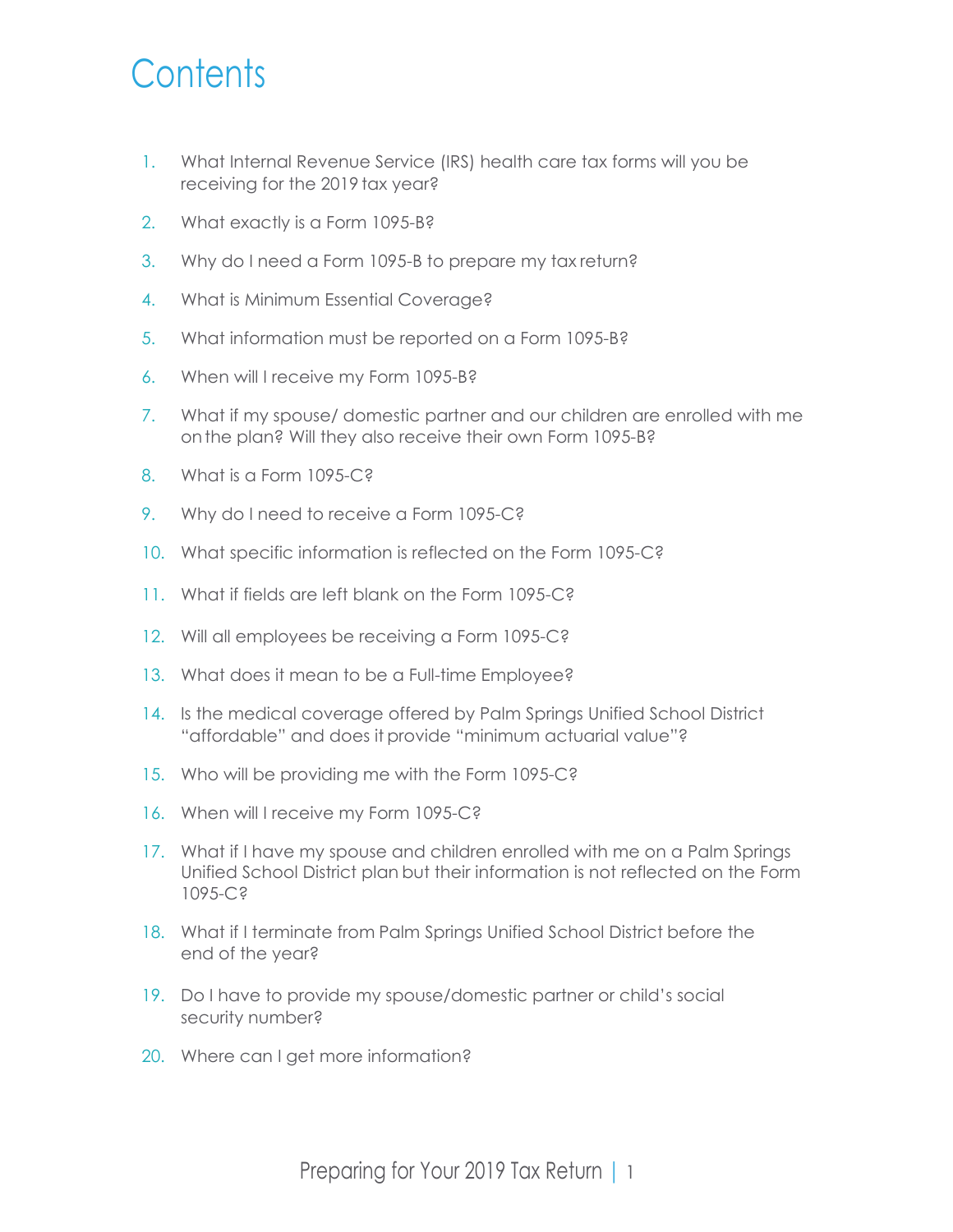#### **1. What health care tax forms will you be receiving for the 2019 tax year?**

One tax form is a Form 1095-B, or the **Health Coverage** form. You will receive a Form 1095- B from your medical insurance carrier if you were enrolledin a fully insured medical plan offered by Palm Springs Unified School District for at least one month during 2019. If you were enrolled in a self-insured medical plan, however, you will not receive a Form 1095-B. Instead Palm Springs Unified School District will report this information on a Form 1095-C, as described below.

The second tax form is a Form 1095-C, or the **Employer-Provided Health Insurance Offer and Coverage** form, which will be provided by Palm Springs Unified School District to all employees whowere determined to be "Full-time Employees" for at least one month during2019.

#### **2. What exactly is a Form 1095-B?**

A Form 1095-B is a statement that you will receive from your medical insurance carrier that will show that you and any covered dependents had qualifying health coverage, referred to as "minimum essential coverage" (MEC), for one or more months during 2019.

#### **3. Why do I need a Form 1095-B to prepare my tax return?**

Prior to January 1, 2019, the Affordable Care Act (ACA) required most individuals to have health insurance that provides MEC or pay a penalty. This is referred to as the individual shared responsibility provision, or individual mandate. For 2019 there is no longer a mandate to have health insurance under federal law, however, the IRS is requiring it for informational purposes. In addition, some states have reinstated an individual mandate, and this form may be used to demonstrate compliance under state law.

#### **4. What is Minimum Essential Coverage?**

Minimum Essential Coverage, commonly referred to as MEC, refers to the type of coverage an individual was required to have to comply with the ACA's individual mandate. MEC includes themedical coverage options provided by Palm Springs Unified School District.

You are considered to have MEC for the entire month as long as you are enrolled in and entitled to receive benefits under an MEC plan for at least one day during thatmonth.

#### **5. What Information must be reported on a Form 1095-B?**

Form 1095-B will specify the months during the year that you were enrolled in MEC. In addition, it will also reflect your (and covered dependents') identifying information, including social security numbers.

#### **6. When will I receive my Form 1095-B?**

This year, the Form 1095-B is required to be provided by March 2, 2020. However, because the individual mandate penalty has been reduced to zero, medical insurance carriers have the option of prominently posting a notice on its website stating that a copy of the 2019 Form 1095-B is available upon request. Once a request is received, the medical insurance carrier must respond within 30 days.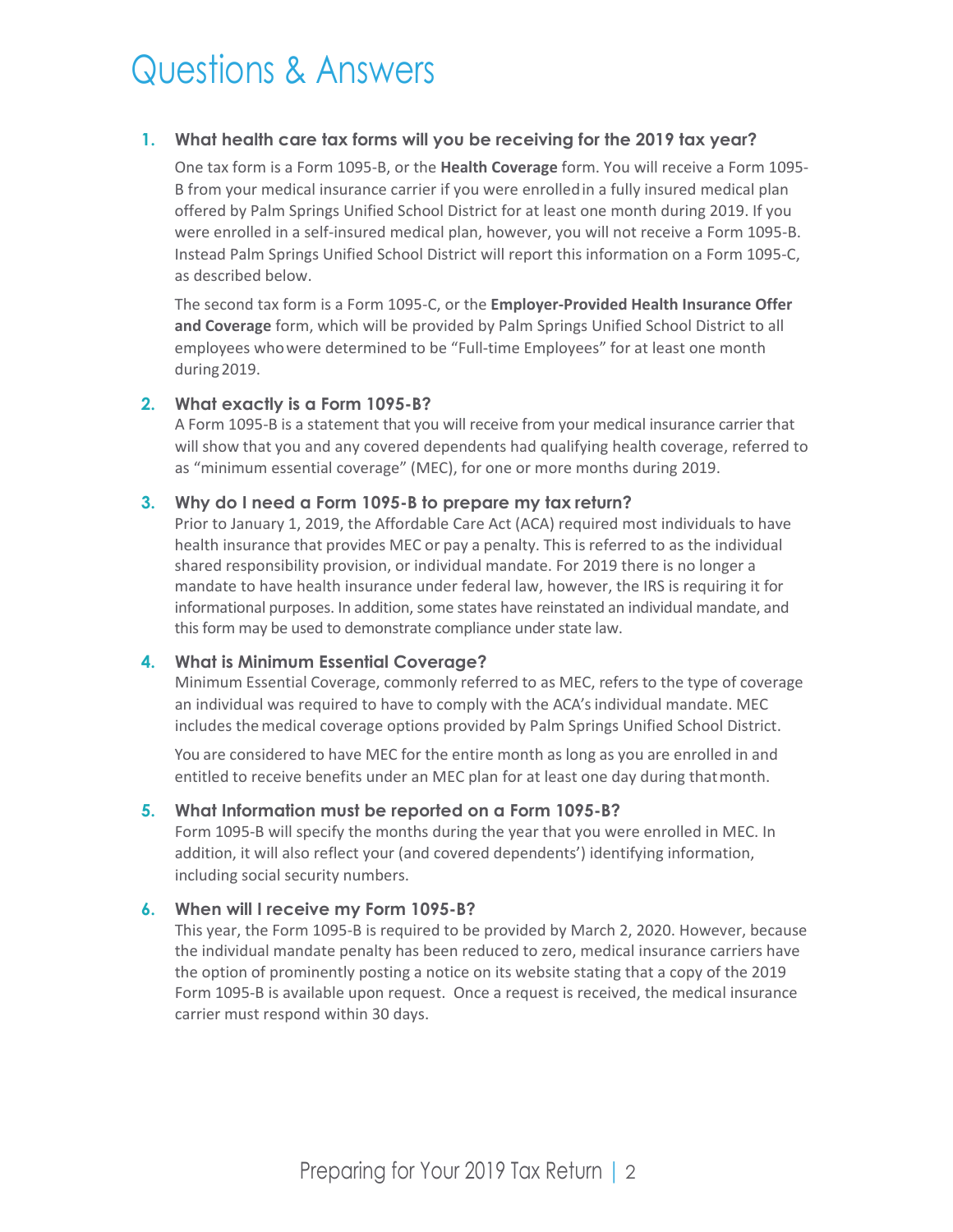#### **7. What if my spouse/ domestic partner and our children are enrolled with me on the plan? Will they also receive their own Form 1095-B?**

A Form 1095-B will generally only be prepared for you, as the primary insured. However,all dependents enrolled with you on the plan will be reflected on your Form1095-B.

Note that if your spouse/domestic partner or child is enrolled in a plan sponsored by their employerthey will receive a Form 1095-B (or Form 1095-C) from their employer for the month(s) theywere enrolled in that employer's medical plan.

#### **8. What is a Form 1095-C?**

Form 1095-C is a statement that will provide Full-time Employees information about the health care coverage that Palm Springs Unified School District offered them and their dependents during 2019 and the months that coverage was offered. In addition, for those enrolled in a self-insured medical plan, in lieu of receiving a Form 1095-B, Palm Springs Unified School District will include enrollment information regarding their covered spouse/domestic partner and children.

#### **9. Why do I need to receive a Form 1095-C?**

Under the ACA, an employer with at least 50 full-time equivalent employees must offer its Full-time Employees MEC that is "affordable" and provides "minimum actuarial value", or else potentiallybe subject to a penalty. This is known as the employermandate. The Form 1095-C is intended to demonstrate that Palm Springs Unified School District is in compliance with this mandate.

In addition, if you purchased health coverage through a Health Insurance Marketplace, such as Covered California, this information will assist you in determining whether you were eligible for a premium tax credit.

#### **10. What specific information is reflected on the Form 1095-C?**

The 1095-C has three parts:

- Part I contains information identifying you and Palm Springs Unified School District, similar to that found on your Form W-2.
- Part II includes information about the health insurance coverage that was offered to you, your spouse, and/or dependents by Palm Springs Unified School District, if any. The information on Lines 14 and 16 is provided using identifying codes. For Line 15, you may have a dollar amount reflected that represents the monthly cost for employee-only coverage under the lowest cost health plan option that was offered to you by Palm Springs Unified School District, not necessarily the cost for the coverage that you were enrolled in during 2019.
- Part III will be completed if Palm Springs Unified School District's health plan is selfinsured, and will reflect information about any family members that were enrolled in the plan with you. This is necessary information for you and your family members to demonstrate compliance with the individual mandate (see Question 3 above).

Please consult the instructions accompanying the Form 1095-C for further information.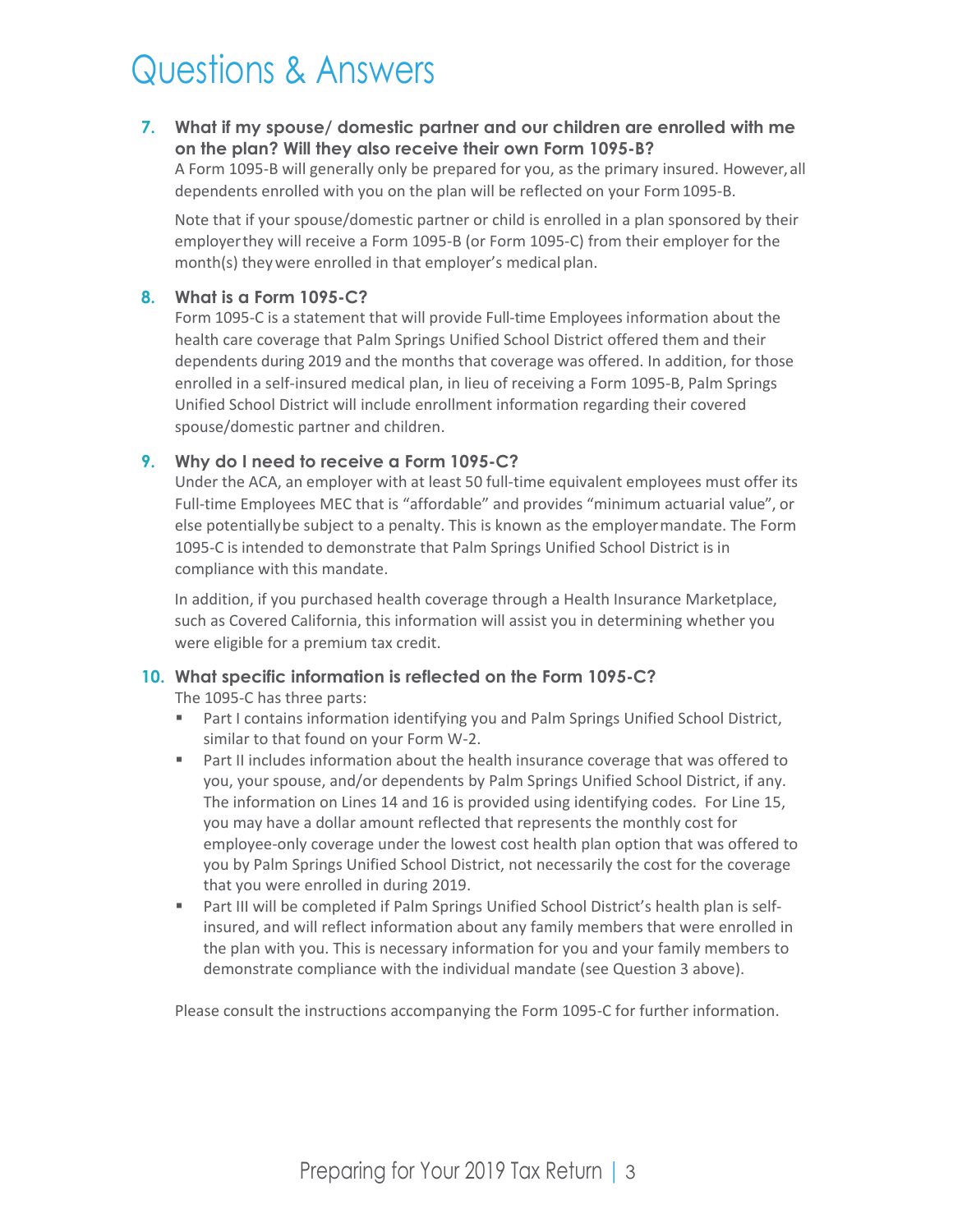#### **11. What if fields are left blank on the Form 1095-C?**

If a field is left blank, it generally means that the field either does not apply to you or it is not required to be completed. It doesn't necessarily mean that your Form 1095-C is incomplete or inaccurate. However, if you believe your Form 1095-C is incorrect, please contact Risk Management.

#### **12. Will all employees be receiving a Form 1095-C?**

Not necessarily. You will receive a Form 1095-C only if you were a Full-time Employee during any month in2019, or if you were enrolled in a self-insured medical plan.

#### **13. What does it mean to be a Full-time Employee?**

Under the ACA, generally all employees who work or are scheduled to work an average of at least 30 hours per week, are considered Full-Time Employees for medical benefits purposes.

Palm Springs Unified School District uses what is known as the "look-back measurement method" to determine whetheror not you meet the definition of Full-time Employee. The rules for the look-back measurement method are very complex. Generally, your hours are tracked over a 12-month measurement period. If you are found to have worked an average of at least 30 hours per week during this period, you will be considered a Full-time Employee and eligible for coverage for a 12-month stability period that coincides with your medical coverage plan year. Slightly different rules may apply to newly hired and rehired employees. Palm Springs Unified School District intends to follow applicable IRS guidance when administering the look-back measurement method.

**14. Is the medical coverage offered by Palm Springs Unified School District "affordable" and does itprovide "minimum actuarial value"?** Yes. The coverage offered by Palm Springs Unified School District meets the ACA definitions

of affordability and minimum actuarial value.

#### **15. Who will be providing me with the Form 1095-C?**

You will be receiving the Form 1095-C directly from Palm Springs Unified School District.

#### **16. When will I receive my Form 1095-C?**

This year, the deadline has been extended and the Form 1095-C is required to be provided by March 2, 2020.

In subsequent years, unless the IRS extends the deadline again, you will receive the Form 1095-C no later than January 31 following the end of the tax year to which it relates. This is the same deadline for providing you with your Form W-2.

#### **17. What if I have my spouse and children enrolled with me on a Palm Springs Unified School District planbut their information is not reflected on the Form 1095-C?**

If you are enrolled in a fully insured medical plan, enrollment information regarding your spouse, domestic partner, children, or other dependent will not be reported on Form 1095- C, but on Form 1095-B, as described above. However, if you are enrolled in a self-insured medical plan, dependent enrollment information will be reflected in Part III of the Form 1095-C.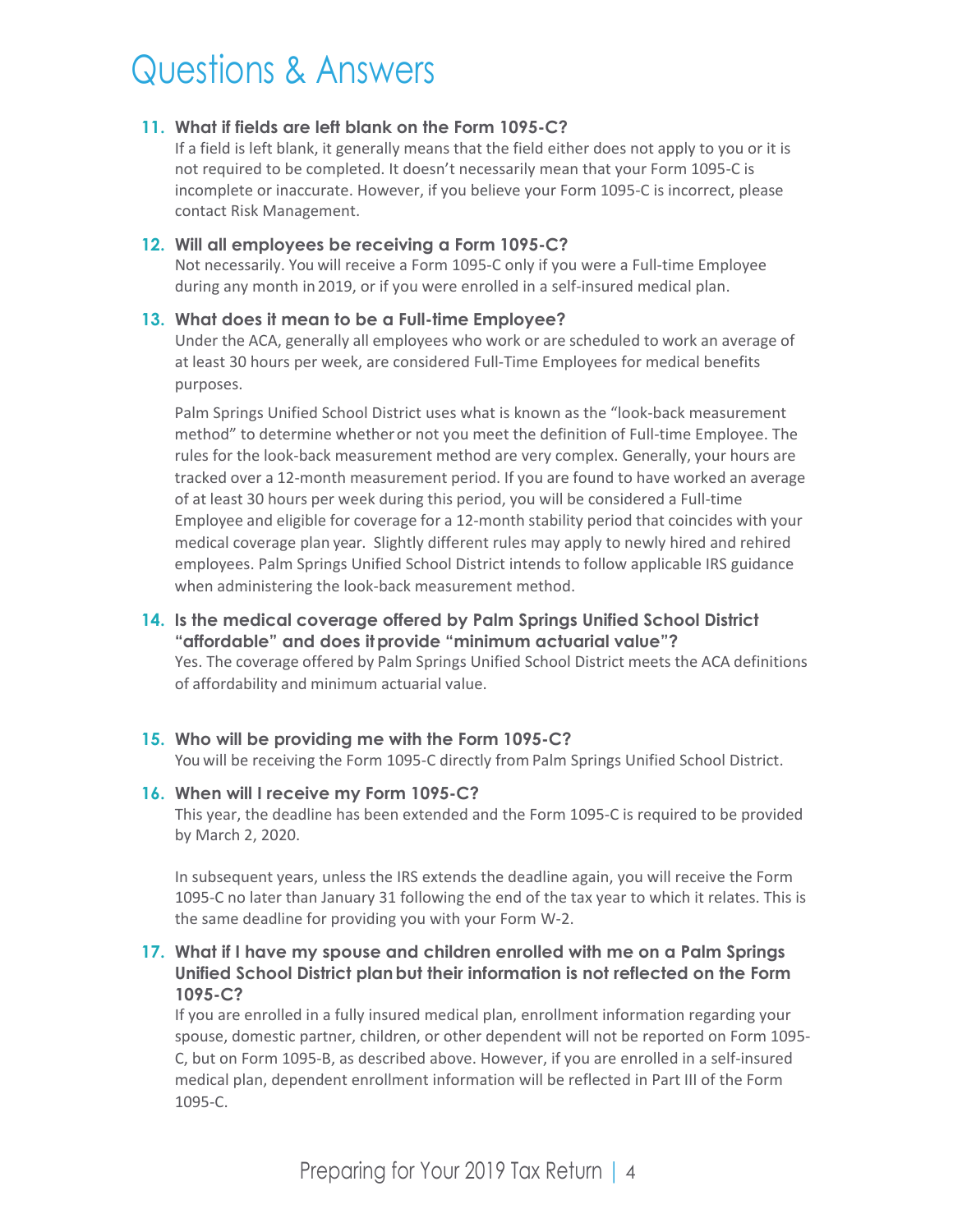#### **18. What if I terminate from Palm Springs Unified School District before the end of the year?**

If you terminate with Palm Springs Unified School District during the year, and were either (1) enrolled in a Palm Springs Unified School District medical plan or (2) a Full-time Employee for any portion of the year, you will still receive a Form 1095-B, or Form 1095-C, as applicable, that will show the months in which you were enrolled or determined to be eligible for coverage under a Palm Springs Unified School District medical plan.

#### **19. Do I have to provide my spouse/domestic partner or child's social security number?**

To the extent that a social security number is not on file for anyone enrolled in a Palm Springs Unified School Districtmedical plan, you may be requested to provide one in order to support that your spouse/domestic partner or dependent was enrolled in MEC, and thus not subject to a penalty.

#### **20. Where can I get more information?**

Additional information is also available on the IRS website at: **[https://www.irs.gov/Affordable-Care-Act/Questions-and-Answers-about-Health-Care-](https://www.irs.gov/Affordable-Care-Act/Questions-and-Answers-about-Health-Care-Information-Forms-for-Individuals)[Information-Forms-for-Individuals.](https://www.irs.gov/Affordable-Care-Act/Questions-and-Answers-about-Health-Care-Information-Forms-for-Individuals)**

For further information on the individual mandate, please visit the IRS website at: **[www.irs.gov/Affordable-Care-Act/Individuals-and-Families/Individual-Shared-Responsibility-](http://www.irs.gov/Affordable-Care-Act/Individuals-and-Families/Individual-Shared-Responsibility-Provision)[Provision.](http://www.irs.gov/Affordable-Care-Act/Individuals-and-Families/Individual-Shared-Responsibility-Provision)** 

For additional information on your medical plan options questions regarding your Form 1095-B or C, or whether or not you are classified as a Full-time Employee for medical benefits, please contact Risk Management.